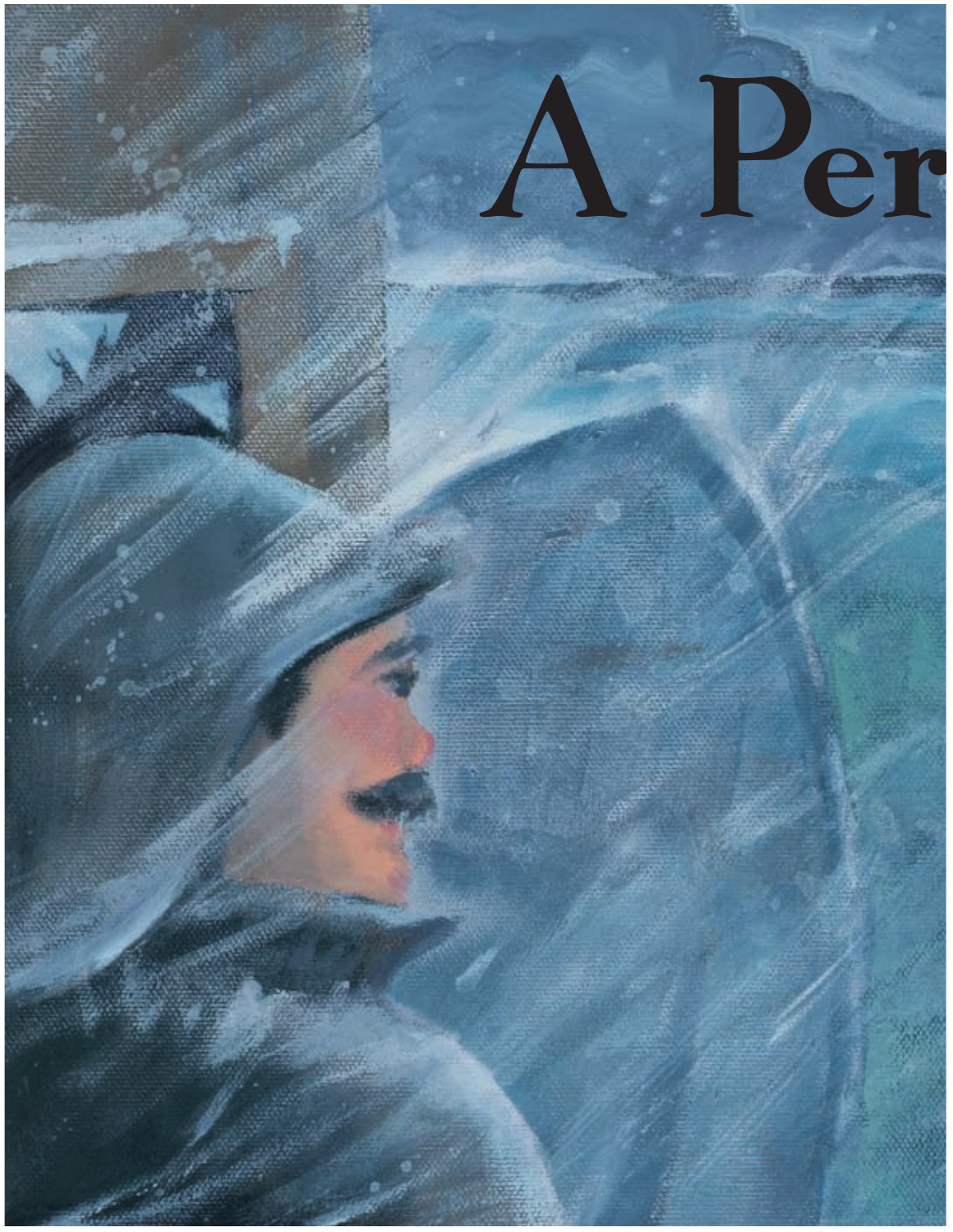## rfect Storm

**by** STEPHANIE GILLETT **by** STEPHANIE GILLETT ILLUSTRATIONS CAROLYN DAMSTRA ILLUSTRATIONS CAROLYN DAMSTRA

n November 10, 1913, the *J. H. Sheadle*, captained by S. A. Lyons, lumbered toward Fort<br>Gratiot. Lake Huron had not been kind to the<br>530-foot straight-decker these past few hours.<br>Blinding snow and winds upwards of sevent tained by S. A. Lyons, lumbered toward Fort Gratiot. Lake Huron had not been kind to the 530-foot straight-decker these past few hours. had almost beaten her crew into submission. "Rough seas" did not begin to describe the thirty-five-foot waves that punished the steamer's superstructure. A few hours before, Captain Lyons, a former St. Clair County resident, was dangling from the top house wall, his legs parallel with the floor, while his ship turned to avoid running aground. Though Lyons hoped the worst was over, lying in the path before him was a grisly sight. A steel freighter had "turned turtle" in the storm and was floating upside down, just north of the St. Clair River. Oil barrels and other wreckage floated about a quarter of a mile leeward.

Lyons passed the hull of the wreckage at a distance of about a thousand feet and tried not to study the bobbing mass too closely. He feared there were no survivors.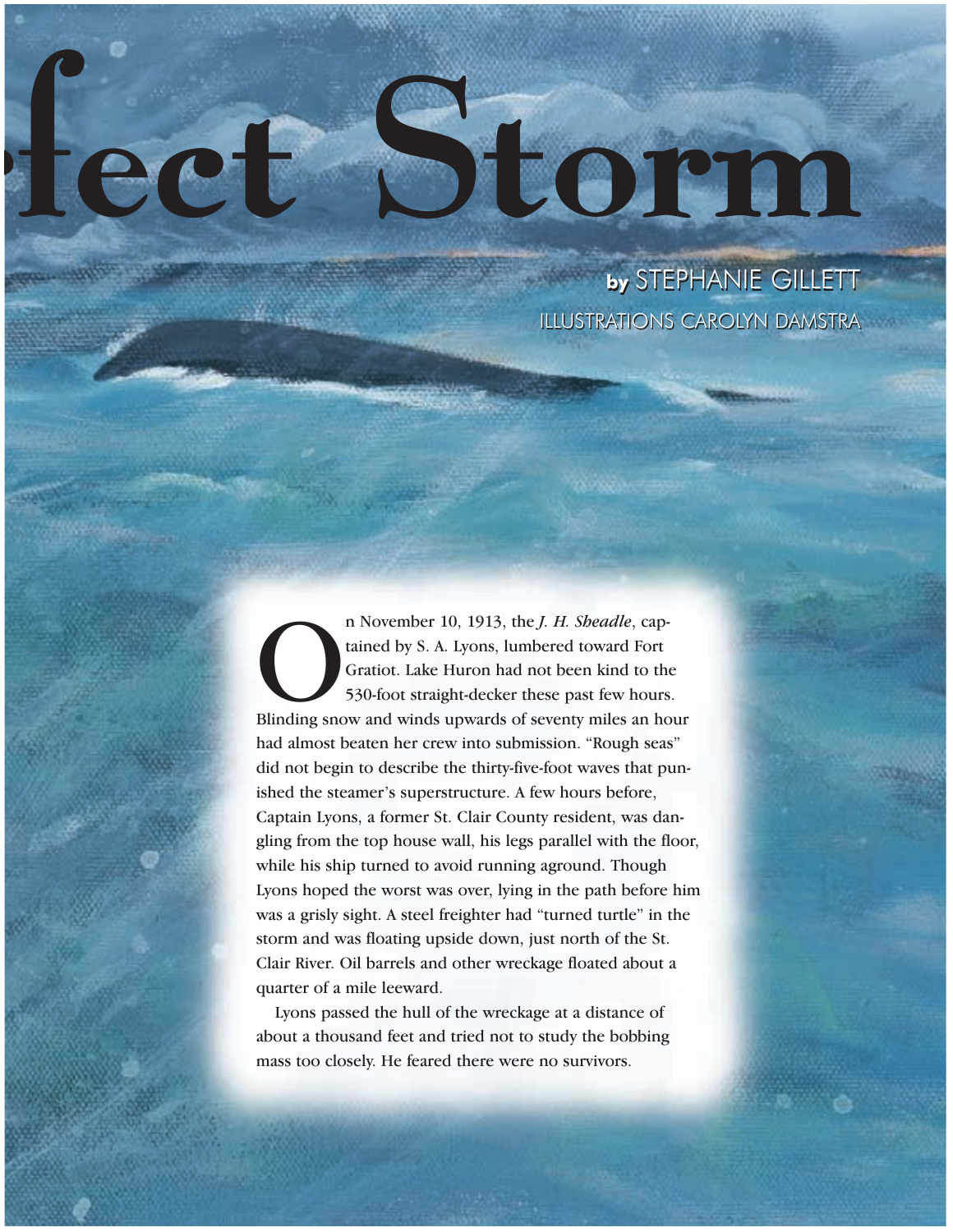hree days earlier, a gale was far from the minds of sailors preparing to embark on the lower Great Lakes. The weather was mild and clear, nearly sixty degrees, and held promise that ships would make their last run of the season without incident. Though it was early in the month, November was providing an unseasonably warm end to the 1913 shipping season, one of the safest since the turn of the century—only ten deaths that year, far safer than Face<br>
Gree<br>
and clean<br>
promise t<br>
and clean<br>
promise t<br>
run of<br>
Though<br>
Novembe<br>
warm en<br>
one of the<br>
tury—only te<br>
the several dozen lives the<br>
The storm blowing on<br>
than a two-sentence news

the several dozen lives the Great Lakes usually claimed.

The storm blowing on Lake Superior was hardly more than a two-sentence news item in that day's paper thanks to downed communication lines all over the Upper

Peninsula. Sailors south of Sault Ste. Marie had no idea that a gale was coming from the west. But they may have heard about the storm building in the south. Mentioned as an afterthought in most newspapers, the lowpressure system in Virginia was said to be heading north, intensifying over the Appalachian Mountains. In 1913 weather forecasting was as much luck as it was science. Weather bureaus did not see that these two systems were set on a deadly course over the Great Lakes, where blinding snow and hurricane force winds would claim many ships and their crews.

In the early hours of November 9, the *Charles S. Price* was sneaking out of the mouth of the St. Clair River, a

load of coal in her cargo hold due into a Lake Superior port a few days hence. It was starting to snow, but Captain William Black and crew proceeded undaunted. Though many sailors kept a skeptical eye on the western horizon in November, the *Price* was not home to a superstitious lot. At least, not anymore. Just four days before, first assistant engineer Milton Smith resigned his position because of a "feeling of foreboding" and headed home to the wife and six children waiting for him in Port Huron. This same feeling was not weighing heavy on the minds of the twenty-eight sailors remaining on board. They only wanted to get this last run out of the way so they could return to their families.

Captain Edward McConkey of the S.S. *Regina* was readying the 235-foot package freighter to make her last run of the season, delivering hay, wooden matches and sewer and gas pipe to the Georgian Bay. Though wind was picking up and the temperature was dropping, the *Regina* still departed at 7:30 on Sunday morning, November 9.

The *J. H. Sheadle* had spent her early morning hours taking on fuel near Alpena, and then continued southbound on her way to Erie, Pennsylvania, with a load of grain. By 11:30 A.M. Sunday, Captain Lyons found himself changing his ship's course just to keep her on track, as the seas were kicking up. Winds were blowing due north at about forty miles an hour and seemed to be picking up speed.

Four hours into his journey, the captain of the Regina reconsidered this northern path. Much like the *Sheadle*, his freighter was being battered by suddenly rough waters, and McConkey thought it prudent to head back to the St. Clair River. The pipe he carried made the turn potentially

> dangerous, as it became frozen to the deck by waves coating the boat with deadly sheets of ice. The package freighter could roll like a log with the help of the top-heavy cargo, but their chances in this worsening storm did not look much better. With his ship's engines revving, McConkey tempted fate and won. His ship was badly jostled in the heavy seas, but stayed upright as it turned southbound. However, swirling snow impeded visibility and McConkey could neither see shore nor sea as he headed in the general direction of what he thought was deep water.

> Weather-wise, the southern lowpressure system was pushing against the gale headed south and east from

Lake Superior. The two systems never actually met, but by mid-afternoon on November 9 the result of their atmospheric interaction was a fury of snow, wind and sea. Both storms gained energy from the still-warm waters of the Great Lakes. The product of these clashing systems was whiteout blizzard conditions and winds that climbed to seventy miles per hour.

Captains McConkey, Black and Lyons had been, until now, navigating in bad weather. Now they were trying to find their way to safety in a cataclysmic meteorological event. The Sheadle was suddenly experiencing vicious high seas, "one wave following another very closely," later Captain Lyons later reported in *The Marine Review*. "Owing to the sudden force of the wind, the seas had not lengthened out as they

WASHED UP ONSHORE, SOME IN LIFEBOATS, SOME JUST SPIT OUT OF THE SEA IN LIFE PRESERVERS EMBLAZONED WITH THEIR SHIP'S NAMES.

**FROZEN BODIES**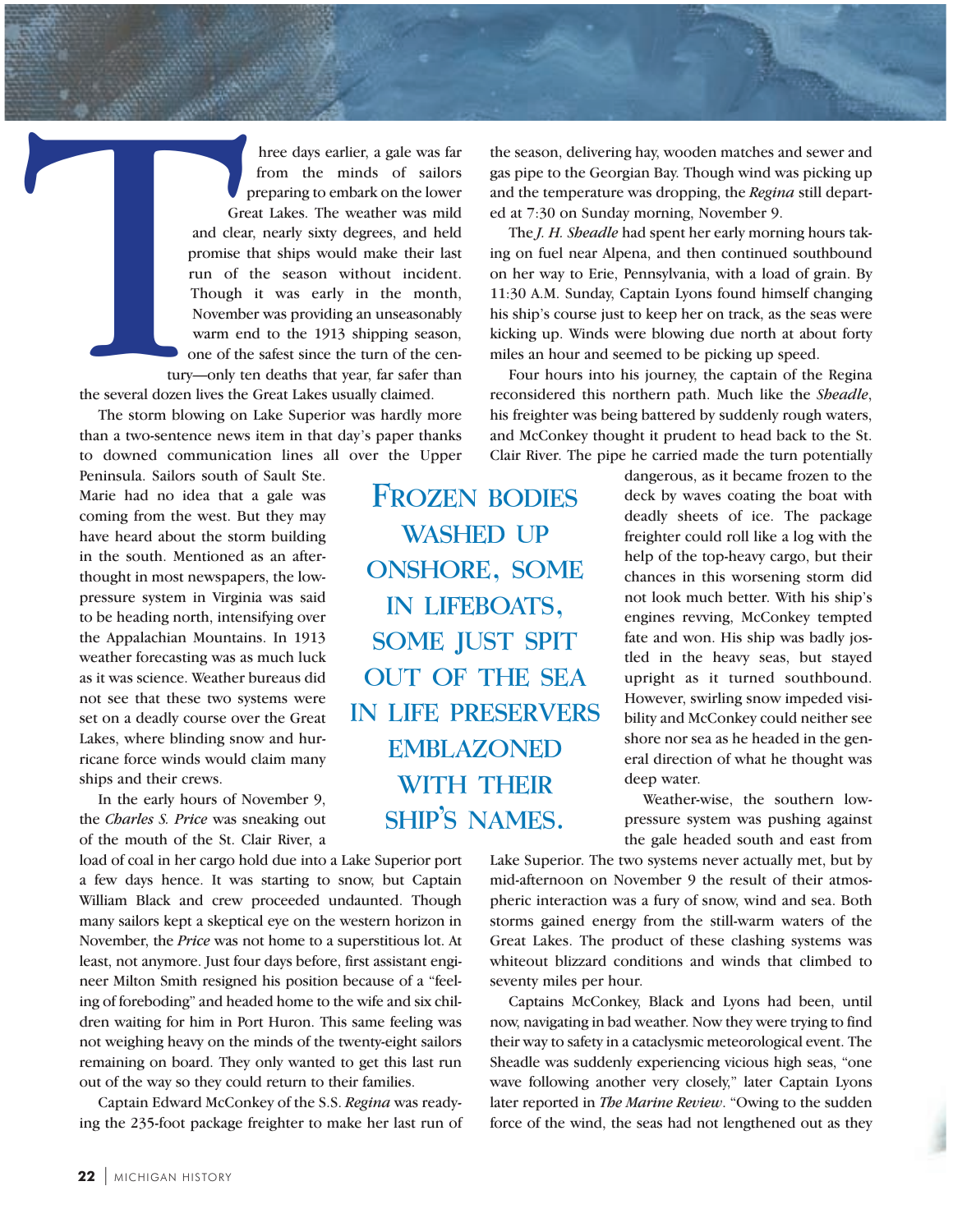usually do when the wind increases in the ordinary way." These sudden raging waves thwarted the crew's attempts to have supper. Windows and skylights broke. Volumes of water cascaded into the cabin and washed their provisions away, leaving them with a ham and a couple of potatoes. The bulkhead of the cabin was buckled and the working boat on top of the after cabin was washed away.

Lake Huron's waves battered the men of the *Sheadle* with such force that they fought against being swept overboard as they tried fruitlessly to shutter the windows of the ship. Two of the men stood throttling the engines, water drenching them as it cascaded through the skylights. "I do not think it ever happened before when these two men had to stand by these two positions constantly," recalled Captain Lyons. The ship was so burdened by the waves that at times "her revolutions were decreased from 75 to 35 turns per minute."

Having decided to follow in the footsteps of the *Charles S. Price* and head back for the mouth of the St. Clair River, McConkey was blindly navigating the *Regina* when he heard a thump, a dreaded noise that probably had his heart sinking to the pit of his stomach. He feared the ship had run aground. It had been nearly impossible in the storm to see where he was going and, with only a compass and his sailor's intuition, the *Regina* had made her way into too-shallow water. Quickly, the wheelsman must have turned the boat into deeper seas, but the *Regina* was

already taking on water. The crew immediately began pumping the water intake out. In an act of desperation, McConkey gave the order to throw out anchor, hoping to save the steam pressure to work the bilge. The iron chains made their way to the bottom of Huron. Miraculously, it caught, and the *Regina*'s engine stopped.

In spite of the heroic attempts by the Regina's twentyman crew, the ship became quickly waterlogged. McConkey, one of the youngest captains on the Great Lakes, ordered the ship abandoned. He watched at least one of the lifeboats get off from the ship, heading toward shore with some of the *Regina*'s crew. In order to alert someone—anyone—to the lifeboat's presence on the stormy waters, the ship's whistle blew steady, a distress call still recognized on the Great Lakes today. People on shore reported hearing it for at least an hour, though they were helpless in the raging storm to do anything about it. His men safely deployed from the damaged vessel, McConkey sat alone on his ship and waited for the inevitable.

On the *J. H. Sheadle*, Lyons had his own set of problems. Depth sounder readings were cause for alarm. Unable to locate land or the Fort Gratiot light in the storm, he made the decision to turn the ship and head out to sea. A ship run aground in this kind of sea was doomed; waves would pound the ship to pieces. At 10:00 Sunday night, Lyons gave the order to turn the *Sheadle* north half east, aware that a shift of her cargo during the turn could mean

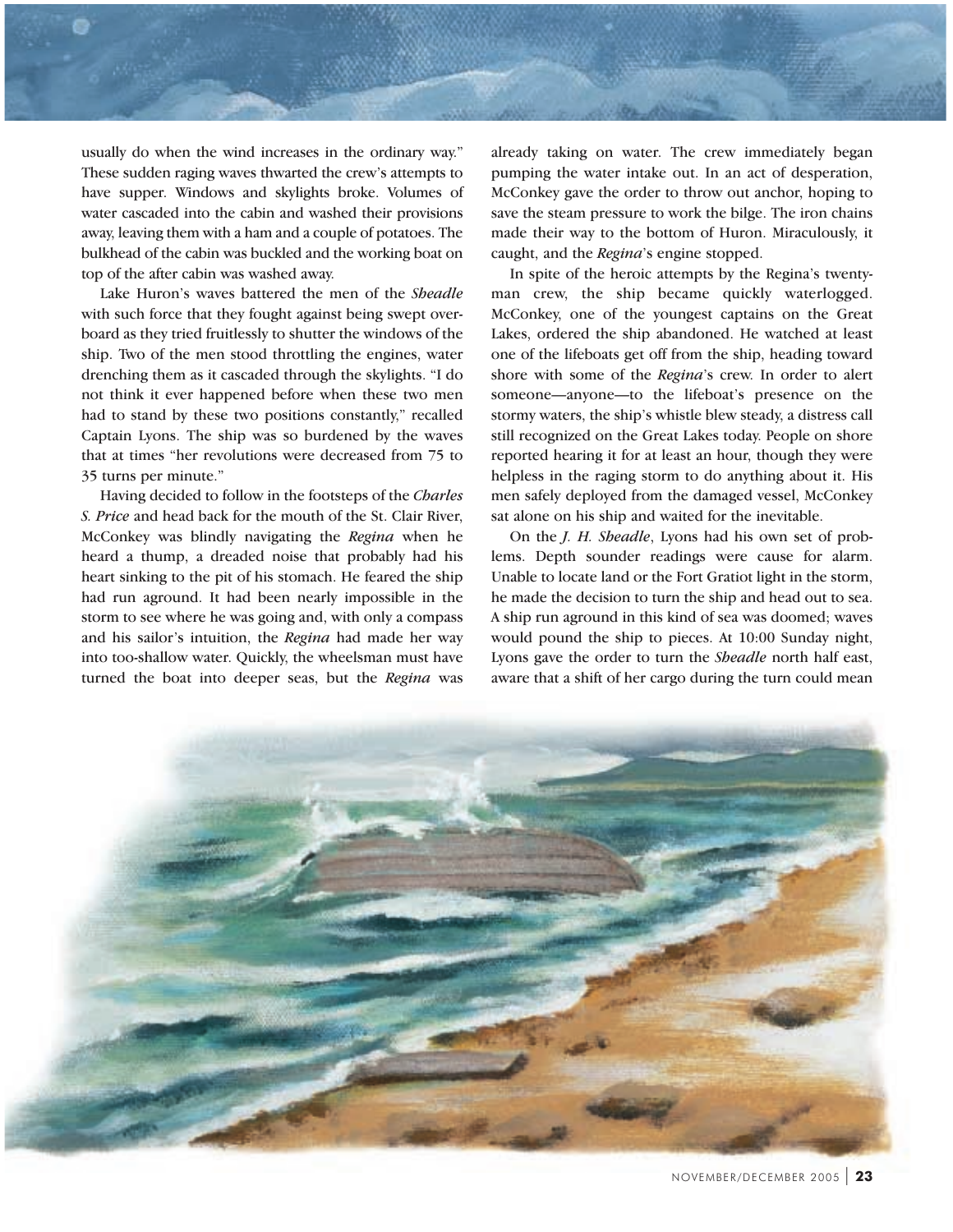a rollover. The binnacle, a heavy stand for the ship's compass, broke loose during the turn and created a hazard for those in the pilothouse. By midnight on November 9, land measurements in Port Sanilac measured wind velocity exceeding 80 miles per hour—hurricane force. A ship off Harbor Beach in southern Lake Huron reported 90-milean-hour gusts.

Constant use of the *Sheadle*'s deepsea lead during this foul weather made Captain Lyons fairly confident of his position. At 4:15 A.M., in the midst of hurricane force winds, he turned the ship again to keep it from running aground. This time, the rolling was so severe that the captain was lifted right off his feet. "Only by the greatest effort were the second Mate and myself able to hold onto the stanchions on the top house, our legs being parallel with the deck most of the time," he reported.

When the *Sheadle* turned once more a couple hours later, the wind had finally died down some, and the seas, though still rough, did not give the ship too much trouble. The storm had blown for nearly twenty-six hours. Exhausted and shaken, ship and crew headed toward Fort Gratiot and the mouth of the St. Clair River where they hoped to put thoughts of their harrowing experiences behind them. Instead, floating upside down in the water was a gruesome reminder of how their last shipping run could have turned sour.

In the eerie calm that followed the massive storm, Michiganians wondered at the extent of the damage this four-day storm caused. Streetcars were snowbound and telegraph and power services were disrupted. A casino in the Port Huron area was totally destroyed. But nothing was so disheartening as the thought of all the men that could be lost at sea. Quickly all eyes turned to the lakes in hopes that Michigan's sailors would return home safely.

It was not to happen. As lines of communication were repaired from one end of the state to the other, grim reports rolled in.

Near Port Frank, Ontario, Lake Huron began to give up its dead. Frozen bodies washed up onshore, some in lifeboats, some just spit out of the sea in life preservers emblazoned with their ship's names. With each new body came the solemn realization that yet another ship had been lost. An entire lifeboat came ashore with two bodies aboard, dead from exposure. Their preservers read, "*Regina*."

Oddly, bodies of men from the *Charles S. Price* were also washing up on shore, and one was also reported as wearing a life preserver that said "*Regina*" as well. Other sailors were found from each of the ships, their bodies entwined as if they had clung to each other in their final agonizing moments. Had these two ships met? Had they collided? Speculation ran rampant as a makeshift morgue was created in a former furniture store in Thedford, Ontario, and the identification of victims began.

One man in Port Huron was breathing a sigh of relief. Milton Smith, whose feeling of foreboding made him leave the *Charles S. Price*, was suddenly confronted with the task of identifying the frozen and contorted bodies of his former shipmates. Even he speculated that the *Regina* and the *Price* collided before sinking, telling reporters of the *Port Huron Times-Herald* that he was certain that "something of a sudden nature" had occurred on the boat, as ship's steward Herbert Jones was found still clad in his apron, indicating he'd had to leave the ship in a hurry.

As attention was turned to the "mystery ship" floating upside down in the mouth of the St. Clair River, many speculated the one afloat was the *Regina*, and that another ship would be found directly underneath it as proof of the midstorm collision. A total of seven freighters were reported missing, and this ship could have been any of them. The best diver in Detroit was brought in to solve the mystery.

William Baker was sent out on the salvage tug *Sport* before dawn on Saturday morning, November 15. An expert at handling the currents of the Detroit River, Baker

**EGINA**